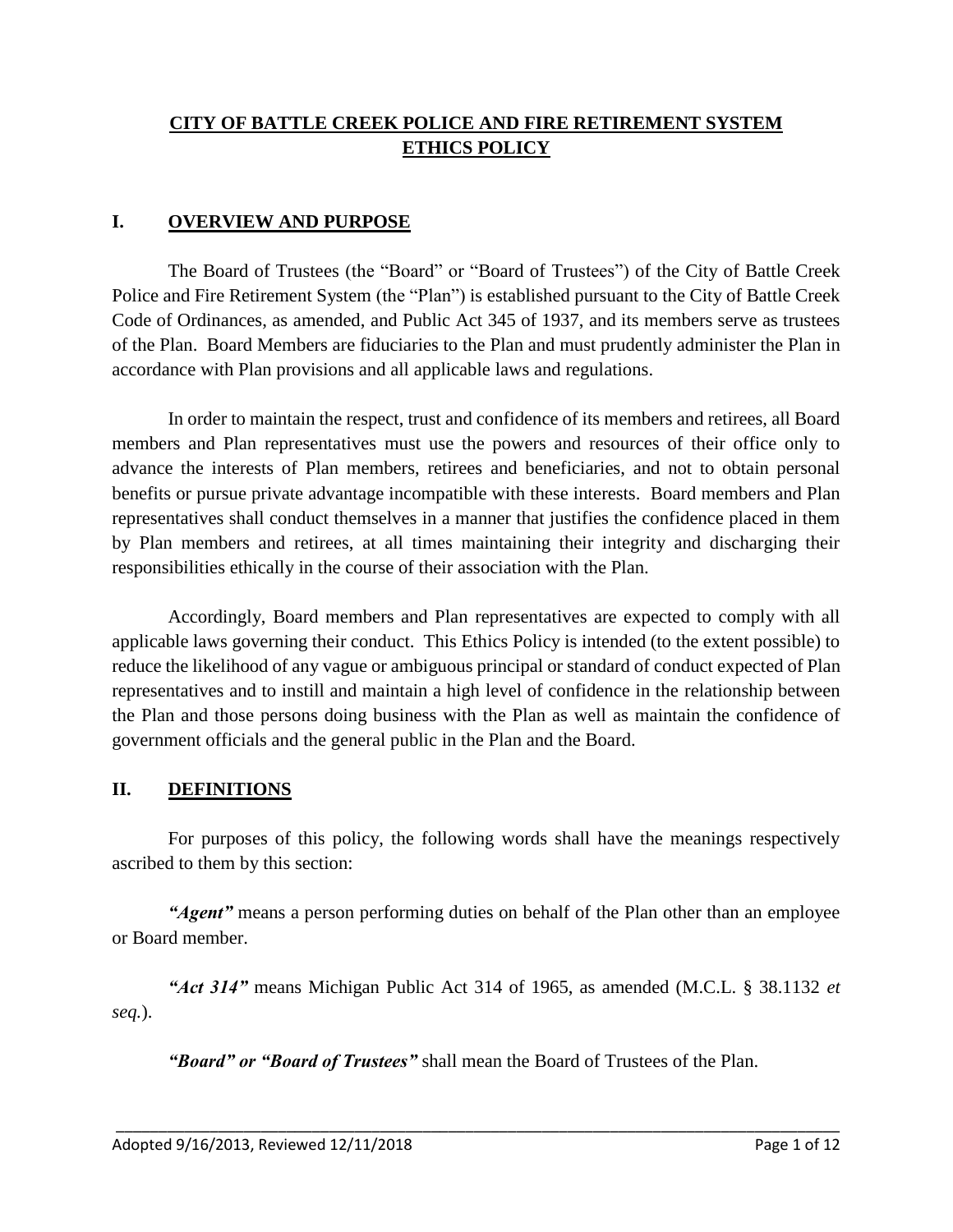*"Board member"* means any member of the Board of Trustees.

*"Fiduciary"* means (a) a Board member; or (b) such other person, including but not limited to Plan representatives, service providers, and agents, who are fiduciaries because they have been identified as such by contract, or because of the nature of the relationship with the Plan.

*"Party in interest"* means, as it relates to the Plan, any of the following:

- 1. An investment fiduciary, counsel, or employee of the Plan;
- 2. A person providing services to the Plan;
- 3. The City or any of its political subdivisions;
- 4. An organization, any of whose members are covered by the Plan;
- 5. A spouse, domestic partner, ancestor, lineal descendant, or spouse of a lineal descendant of an individual described in subdivision (1) or (2); or
- 6. An entity controlled by an individual or organization described in subdivisions (1) through (5).

*"Policy"* means this Ethics Policy.

*"Related Party"* means a person who is:

- 1. The spouse, domestic partner or child of a Board member;
- 2. A brother, sister or child or other descendant of a Board member of the spouse or domestic partner of any of them;
- 3. A parent of a Board member, or of a spouse or domestic partner of a Board member;
- 4. An entity in which a person referred to in any of paragraphs (1) through (3) has a substantial investment; or
- 5. A corporation or other business entity that is directly or indirectly controlled by a Board member;

*"Service Provider"* includes, but is not limited to, any person, corporation, or other party that is doing or seeking to do business with, regulated by, or has interests before the Board or the Plan, including anyone who is known or should be known to be an agent or acting on behalf of such a party, including any partnership of which the Plan is a partner, any person or entity that has a contract related to investment of the System's funds, and any other person marketing or otherwise attempting to secure business involving the System's funds.

\_\_\_\_\_\_\_\_\_\_\_\_\_\_\_\_\_\_\_\_\_\_\_\_\_\_\_\_\_\_\_\_\_\_\_\_\_\_\_\_\_\_\_\_\_\_\_\_\_\_\_\_\_\_\_\_\_\_\_\_\_\_\_\_\_\_\_\_\_\_\_\_\_\_\_\_\_\_\_\_\_\_\_\_\_

### **III. STATUTORY GUIDELINES**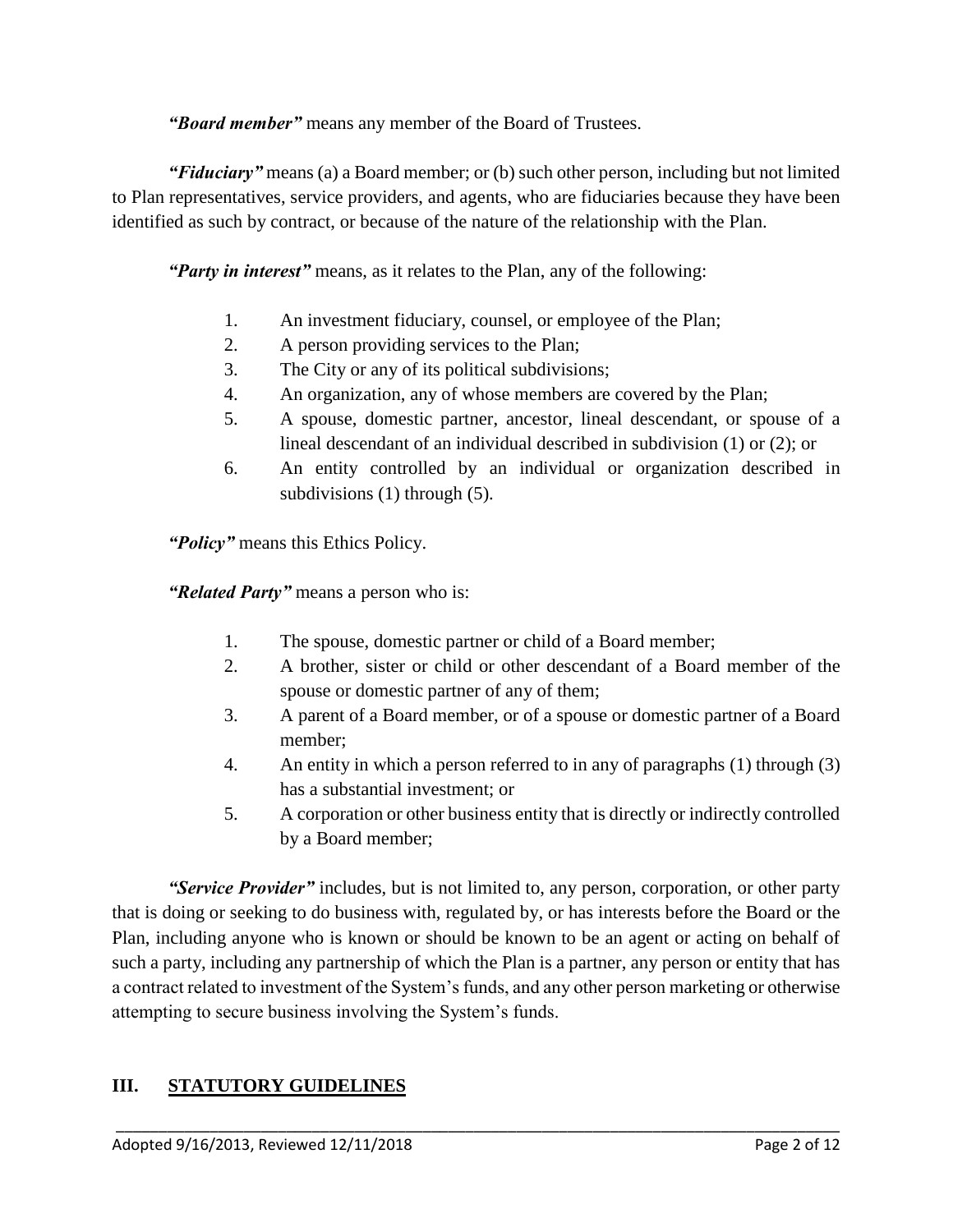**A. STATUTORY GUIDELINES.** In accordance with Section 13 of Act 314, the Board of Trustees shall have the authority and fiduciary responsibility for the administration of the Plan and the investment of its assets subject to all of the following:

1. Board members shall discharge their duties solely in the interest of Plan participants and the beneficiaries;

2. Board members shall act with the same care, skill, prudence, and diligence under the circumstances then prevailing that a prudent person acting in a similar capacity and familiar with those matters would use in the conduct of a similar enterprise with similar aims;

3. Board members shall act with due regard for the management, reputation, and stability of the issuer and the character of the particular investments being considered;

4. Board members shall make investments for the exclusive purposes of providing benefits to Plan participants and beneficiaries, and of defraying reasonable expenses of investing the assets of the Plan;

5. Board members shall give appropriate consideration to those facts and circumstances that the Board member knows or should know are relevant to the particular investment or investment course of action involved, including the role the investment or investment course of action plays in the Plan's investments; and act accordingly. "Appropriate consideration" includes, but is not limited to, a determination by the Board that a particular investment or investment course of action is reasonably designed, as part of the investments of the Plan, to further the purposes of the Plan, taking into consideration the risk of loss and the opportunity for gain or other return associated with the investment or investment course of action; and consideration of the following factors as they relate to the investment course of action:

i. the diversification of the investments of the Plan;

- ii. the liquidity and current return of the investments of the Plan relative to the anticipated cash flow requirements; and
- iii. the projected return of the investments of the Plan relative to the funding objectives.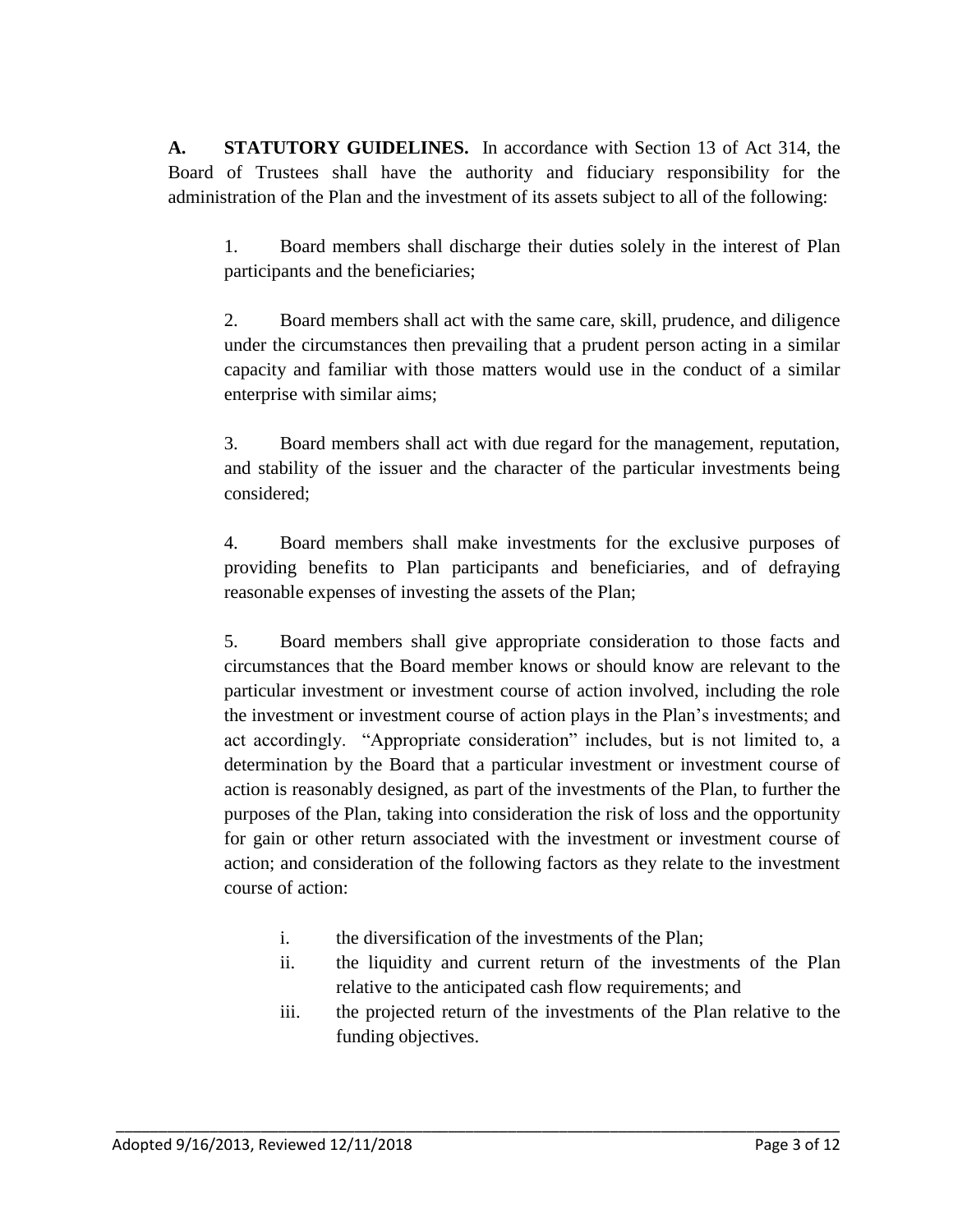6. Board members shall give appropriate consideration to investments that would enhance the general welfare of the State of Michigan and its citizens if those investments offer the safety and rate of return comparable to other investments permitted under Act 314 and available to the Board at the time the investment decision is made;

7. Board members may use a portion of the income of the Plan to defray the costs of investing, managing, and protecting the assets of the Plan; may retain investment and all other services necessary for the conduct of the affairs of the Plan; and may pay reasonable compensation for those services.

**B. PROHIBITED TRANSACTIONS.** In accordance with Section 13, subsections (8) and (9) of Act 314, the Board and Plan representatives shall not cause the Plan to engage in a transaction if he or she knows or should know that the transaction is any of the following, either directly or indirectly:

1. A sale or exchange or a leasing of any property from the Plan to a party in interest for less than the fair market value, or from a party in interest to the Plan for more than the fair market value.

2. A lending of money or other extension or credit from the Plan to a party in interest without the receipt of adequate security and a reasonable rate of interest, or from a party in interest to the Plan with the provision of excessive security or at an unreasonably high rate of interest.

3. A transfer to, or use by or for the benefit of, the City of any assets of the Plan for less than adequate consideration.

4. The furnishing of goods, services, or facilities from the Plan to a party in interest for less than adequate consideration, or from a party in interest to the Plan for more than adequate consideration.

Board members and Plan representatives shall not do any of the following:

\_\_\_\_\_\_\_\_\_\_\_\_\_\_\_\_\_\_\_\_\_\_\_\_\_\_\_\_\_\_\_\_\_\_\_\_\_\_\_\_\_\_\_\_\_\_\_\_\_\_\_\_\_\_\_\_\_\_\_\_\_\_\_\_\_\_\_\_\_\_\_\_\_\_\_\_\_\_\_\_\_\_\_\_\_

1. Deal with the assets of the Plan in his or her own interest for his or her own account;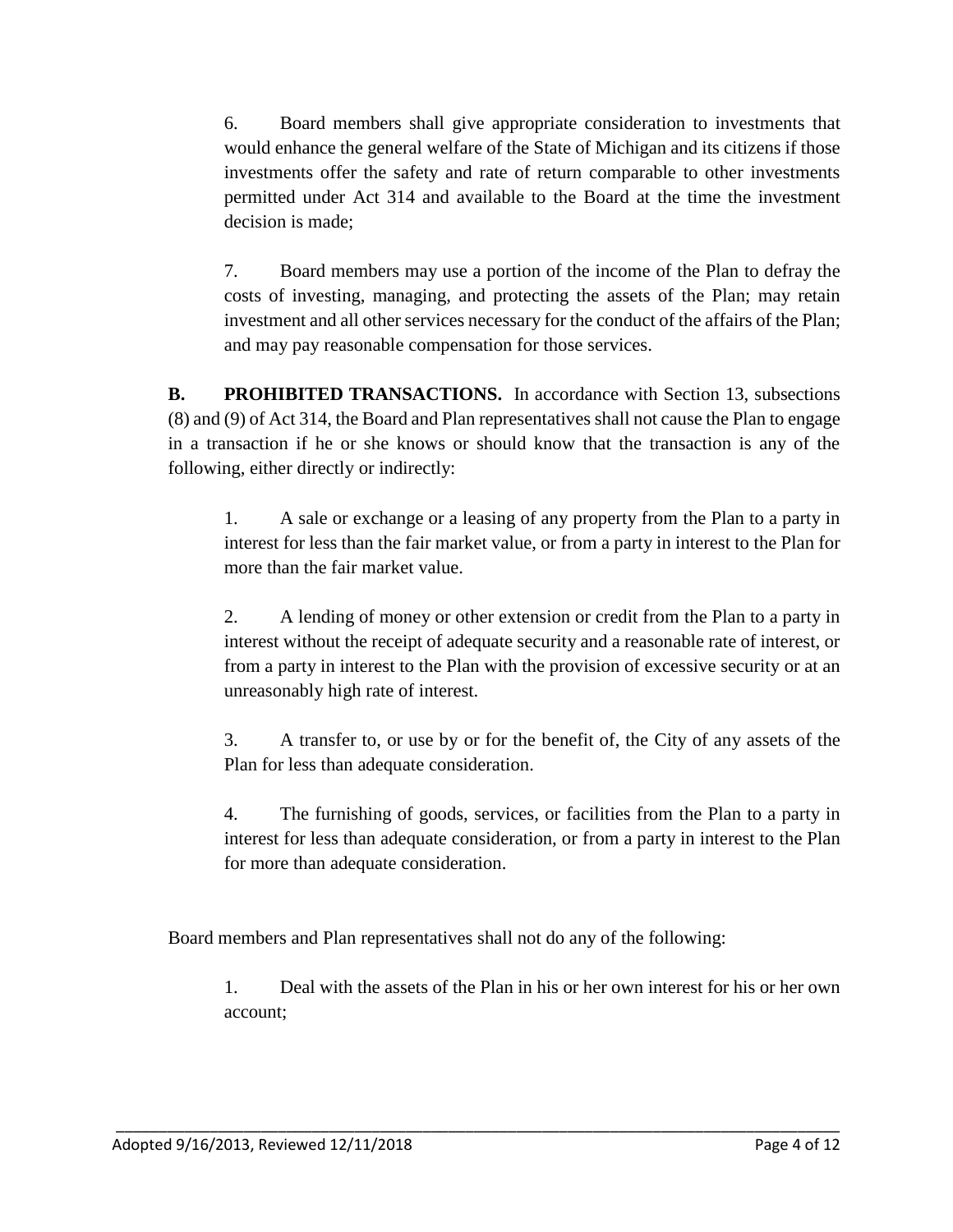2. In his or her individual or any other capacity act in any transaction involving the Plan on behalf of a party whose interests are adverse to the interests of the Plan or the interest of Plan participants or beneficiaries; or

3. Receive any consideration for his or her own personal account from any party dealing with the Plan in connection with a transaction involving Plan assets.

## **IV. GENERAL ETHICAL STANDARDS**

### **A. ETHICAL PRINCIPLES.**

1. This Policy cannot address all of the circumstances in which Board members could benefit themselves or parties in interest, rather than Plan participants and beneficiaries. This Policy must therefore consist of general principles that will provide Board members with guidelines for managing the many complicated situations that arise in administering a public employee Plan.

2. In situations where the law or this policy are not clear, any doubt shall be resolved in a manner that abates or mitigates any actual conflict of interest and furthers the members' sense of faith in the integrity of the administration of the Plan by the Board members and representatives.

3. Board members must be aware that the mere appearance of a conflict of interest, or conduct that may be legal but appears to conflict with the interest of the members and beneficiaries of the Plan, can erode confidence in the Plan and its administration, and should be avoided.

4. Board members and representatives must be honest in the exercise of their duties and must not take actions that will discredit the Plan.

5. Board members and representatives must be loyal to the interests of the Plan, its members and its beneficiaries.

B**. POLICY GUIDELINES.** Board members and representatives shall not:

\_\_\_\_\_\_\_\_\_\_\_\_\_\_\_\_\_\_\_\_\_\_\_\_\_\_\_\_\_\_\_\_\_\_\_\_\_\_\_\_\_\_\_\_\_\_\_\_\_\_\_\_\_\_\_\_\_\_\_\_\_\_\_\_\_\_\_\_\_\_\_\_\_\_\_\_\_\_\_\_\_\_\_\_\_

1. Solicit or accept employment from anyone doing business with the Board or the Plan, unless the Board member or representative completely withdraws from any discretionary or decision-making activity regarding the party offering employment, and the Board approves the withdrawal in the case of a Board member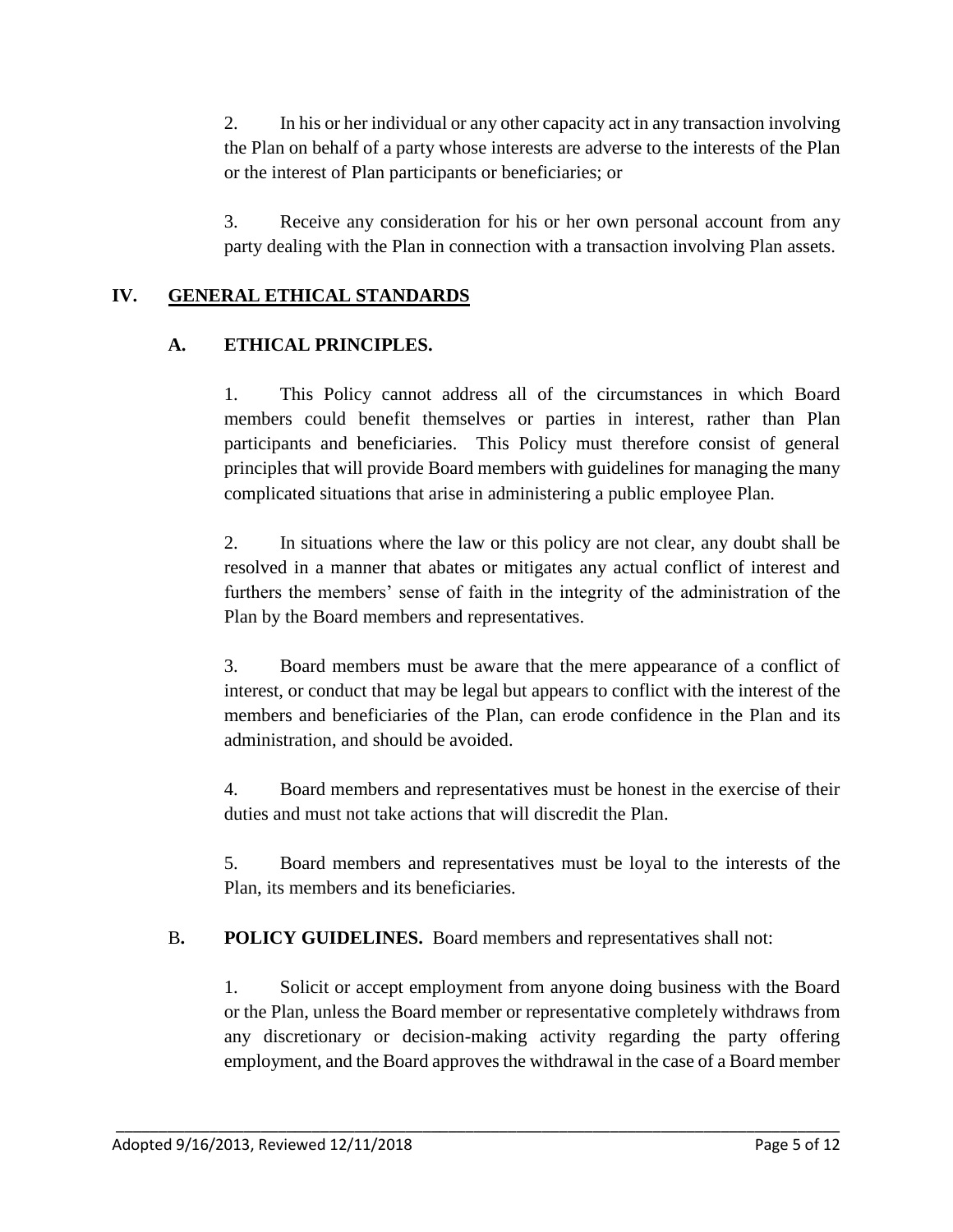or the Plan Administrator of the System, and the Plan Administrator approves the withdrawal in the case of another Plan representative;

2. Use his or her public position to obtain benefits or a special privilege for the Board member or a related party;

3. Be paid or accept any form of compensation for personal services rendered on a matter before, or sell goods or services to, the Board or the Plan;

4. Hold or benefit from a contract with, authorized by, or approved by, the Board or System.

5. Vote, authorize, recommend, or in any other way use his or her position to secure approval of a Board or Plan contract (including employment or personal services) in which the Board member or a related party has an interest;

6. Use or authorize the use of, his or her title, the name of the Board or Plan, or the Board's or System's logo in a manner that suggests impropriety, favoritism, or bias by the Board, Plan or a representative;

7. Solicit or accept any compensation, except as allowed by law, to perform his or her official duties or any act of service in his or her official capacity; or

8. Do through third parties that which he or she may not do directly under the foregoing restrictions.

### **C. GIFTS AND GRATUITIES.**

Engaging in or condoning bribery is strictly prohibited.

Board members and Plan representatives shall not, directly or indirectly, solicit, accept or receive any gift, whether in the form of money, service, loan, travel, gratuity, favor honoraria, entertainment, hospitality, thing or promise, or in any other form, under circumstances in which it could reasonably be expected or perceived to compromise, impair or influence him or her, in the performance of his or her official duties or was intended as a reward for any official action on his or her part. More simply put, regardless of legality, no gifts of any kind or in any amount should be accepted if someone might consider that gift as influencing a decision made in service to the Plan.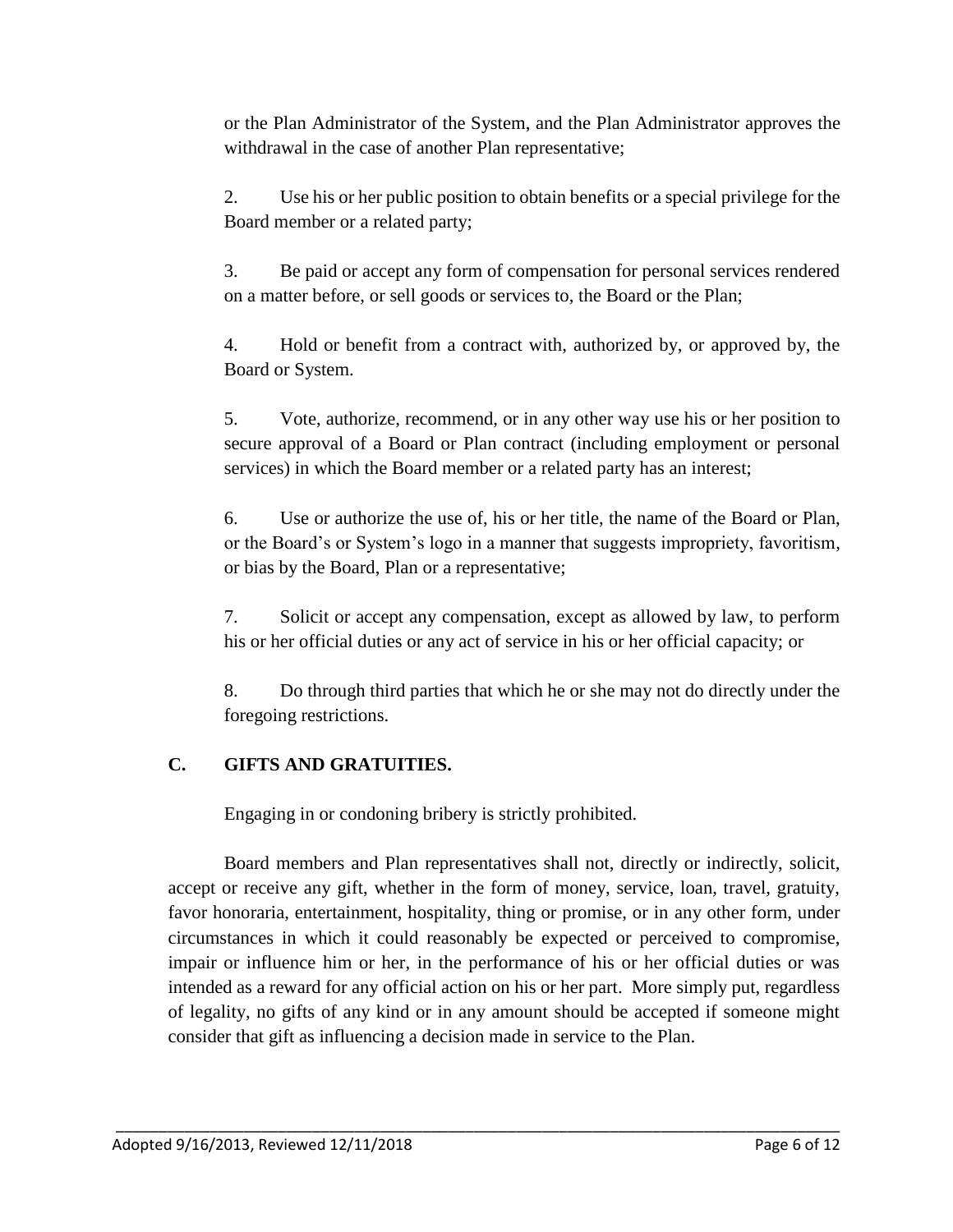Board members and representatives shall not solicit or accept contributions or gifts from current, prospective or potential service providers if they know, or reasonably should know, that such contributions or gifts are intended to influence their actions or decisions with respect to the Plan.

Solicitation or encouragement by a Board member or Plan representatives member of entertainment, including but not limited to meals, refreshment, or entry fees for a cultural or sporting event from a current, prospective, or potential service provider of the Plan is prohibited

No cash, cash equivalents or securities of any value may ever be accepted.

All members of the Board and Plan representatives who are responsible for investment decisions or who are involved in the management of Plan assets shall not solicit, accept, or agree to accept any gifts of more than *de minimus* value, personal benefits, or personal favors offered to them because of their positions with the Plan (examples of *de minimus* gifts are educational, promotional, or advertising items of a nominal value which are defined as items estimated to cost less than \$100.00 with minimum resale value). An occasional gift of less than \$20.00 in value shall not be included in the limitations on gifts. *De minimus* gifts should not be received on so frequent a basis as to lead a reasonable person to believe that a Board member or representative is using his or her office for personal gain.

Board members and Plan representatives shall not solicit or accept contributions or gifts (to include meals, lodging, entertainment, transportation, or invitations to social/sporting/cultural events) from any single current, prospective or potential service provider which exceed a value totaling \$200.00 in any calendar year. However, this limitation on gifts does not apply:

1. to business meals/receptions where a representative of the service provider is present for the purpose of conducting business or providing education; or

2. to seminar/conferences sponsored by a service provider or prospective service provider where attendance is approved by the Board of Trustees pursuant to the Plan's *Travel and/or Education Policy*; or

3. to transportation sponsored by a service provider in connection with receptions, business meals or business meetings when the service provider will be present at such reception, business meal or business meeting; or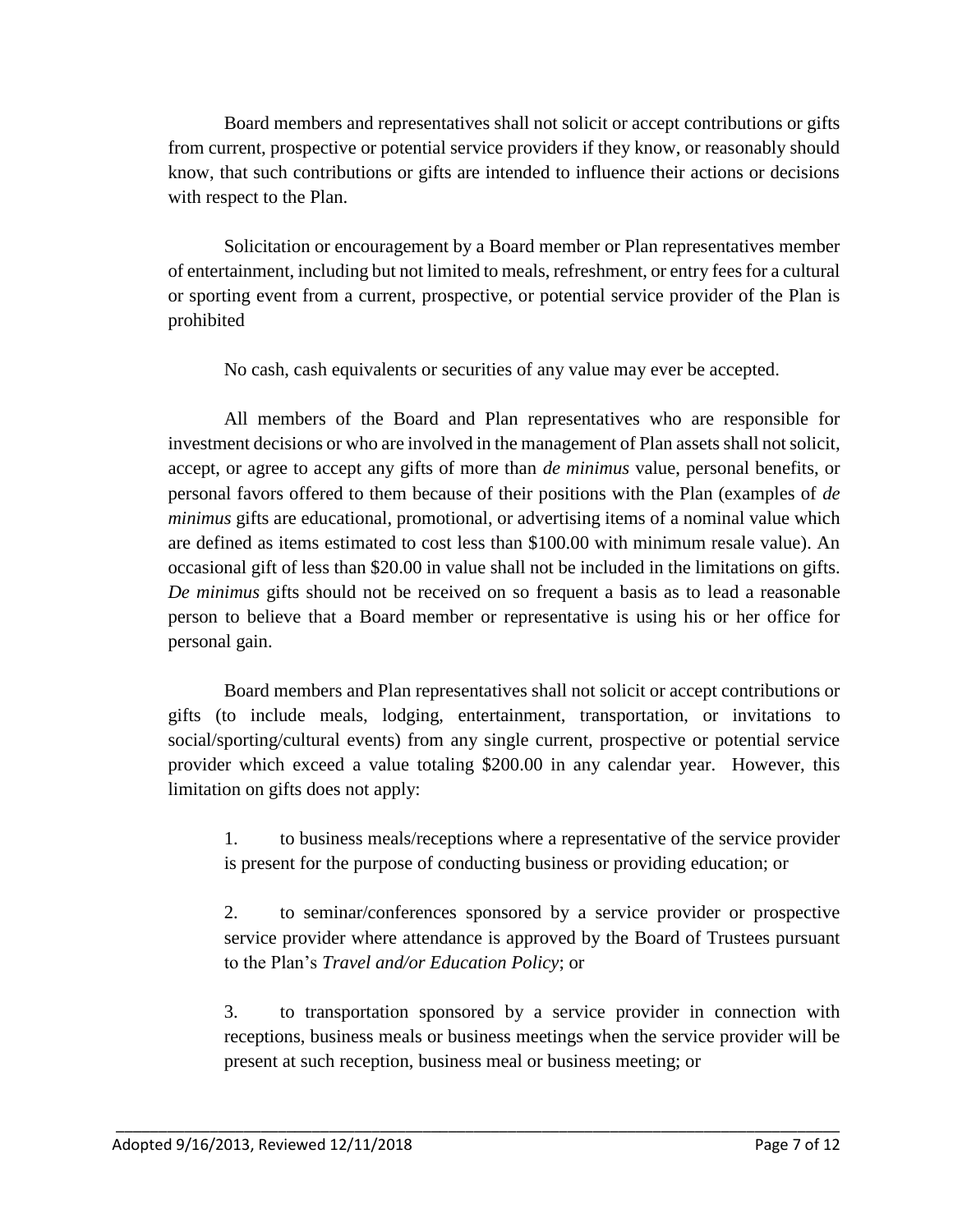4. to participation in recreational or social events while attending a seminar/conference provided said events are available to a majority of the seminar/conference attendees;

5. to participation in recreational or social events sponsored by a service provider or prospective service provider provided the service provider will be present and attendance is expected to benefit the Plan.

This prohibition regarding the solicitation or acceptance of gifts or other economic benefits does not apply to seminar or conference fees when the seminar relates to the Board member's or employee's job duties and is sponsored by Plan service providers or agents. Business meetings and discussions, including meetings which include meals, with current service providers may provide useful information or benefit to the Board member, and are not prohibited by this *Ethics Policy*. However, the prohibition does apply during a period in which the seminar or conference sponsor is under consideration as a new or continued service provider, that is, an eligible respondent to an RFP issued by the Plan as further provided in subparagraph F.

If a Board member or representative receives an unsolicited, prohibited contribution or gift, he or she should return such contribution or gift to the source; however, if returning the contribution or gift is not possible or feasible, the contribution or gift should be donated to a charitable organization.

### **D. SPONSORED TRAVEL.**

It is well recognized that Board members of most governmental and private Plans are invited to and attend conferences sponsored by trade associations as well as service providers to the plan industry (such as consultants, investment managers, and investment advisors). Further, it is in Plan's members', retirees', and survivors' best interest that the Board and Plan representatives be as well educated and informed on various matters pertaining to benefit design, investment opportunities, and management of a large governmental Plan as reasonably possible. It is thus considered appropriate and desirable for Board members and representatives to attend various conferences throughout their tenure and employment, including those sponsored by service providers. Further, it is neither uncommon nor improper in many cases for the service provider to pay for the cost of travel and related costs of attendees, provided the same is uniformly done by such service provider.

Acceptance of expensive meals, refreshments, or entertainment from a service provider is discouraged. Of course, application of the rule in the preceding sentence shall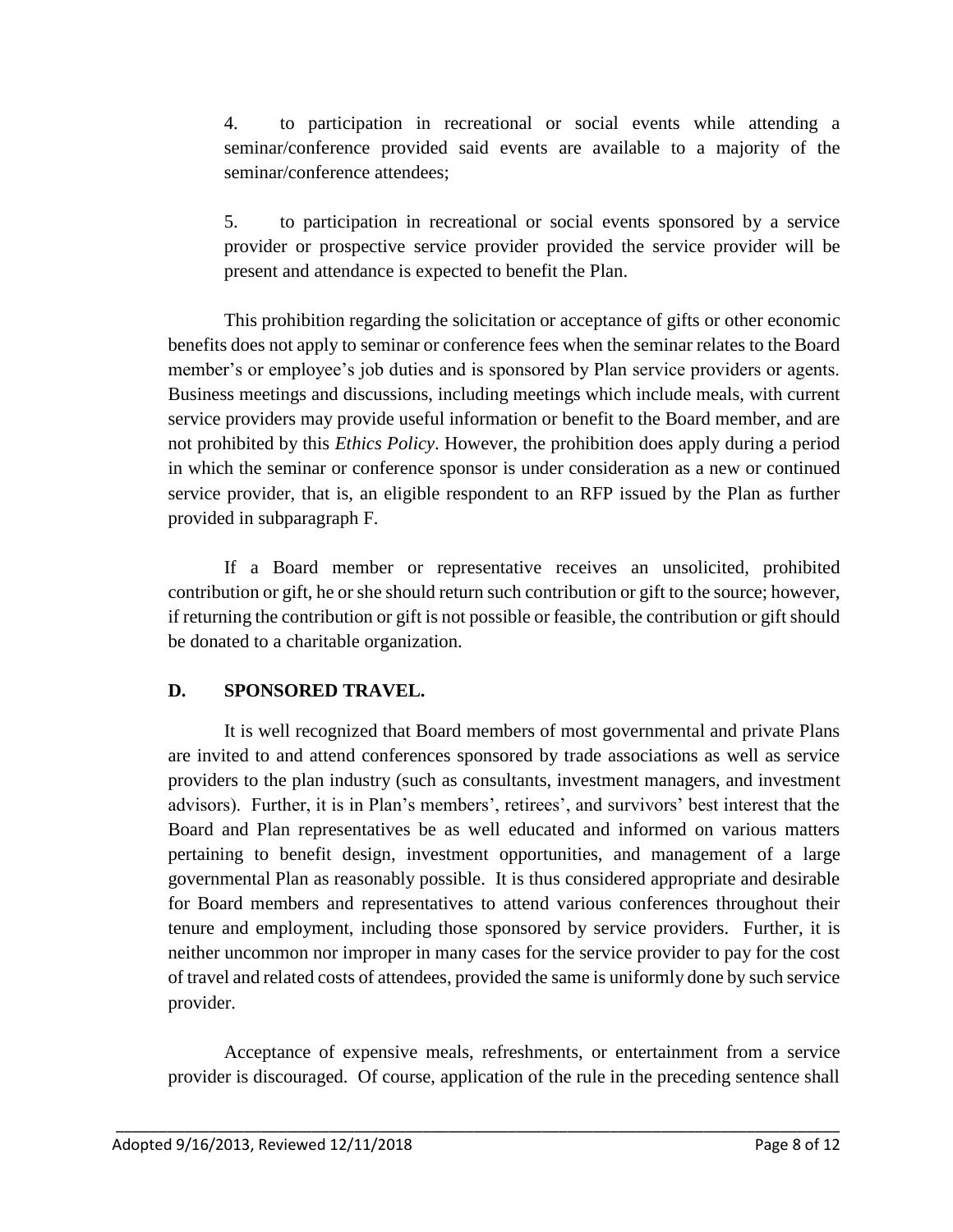take into account the location and context of the event at which such meal, refreshment, and entertainment occurs.

## **E. PROCUREMENT OVERSIGHT.**

During the pendency of any Request for Proposal or Invitation to Bid, no person or entity that submits an application or bid for the award of a Plan contract, nor an agent for such person or entity, may have any communication concerning any topic with the Board or representative, except as expressly provided in the procurement document. This communication restriction exists from the date that the procurement document is mailed until the contract is awarded.

Any applicant or bidder who violates these communication restrictions, or permits an agent to violate these restrictions on behalf of the applicant or bidder, will be immediately disqualified from further consideration under the solicitation.

These communication restrictions shall not apply to:

1. Staff who are identified within the Request for Proposal or Invitation to Bid as responsible for responding to prospective applicant or bidder questions;

2. Communications by a firm under contract to provide services to the Plan, where the communication is made formally to the Board or Committee and relates to the services for which the firm has been retained; and

3. Communication that is required of finalists, consistent with the terms of the Request for Proposal or Invitation to Bid, for the purpose of providing the Board and representatives with information that updates any information previously included in the proposal or bid.

If the Chair (or the Vice Chair if the Chair is involved) determines that a violation has occurred, the Chair will promptly inform the Board and the Plan Administrator of this determination, and the Plan Administrator will inform the applicant or bidder of his/her immediate disqualification.

# **V. CONFLICTS OF INTEREST**

The phrase "conflict of interest" includes prohibited transactions and any other personal or private transaction, interest, or relationship that, under the circumstances, creates an appearance of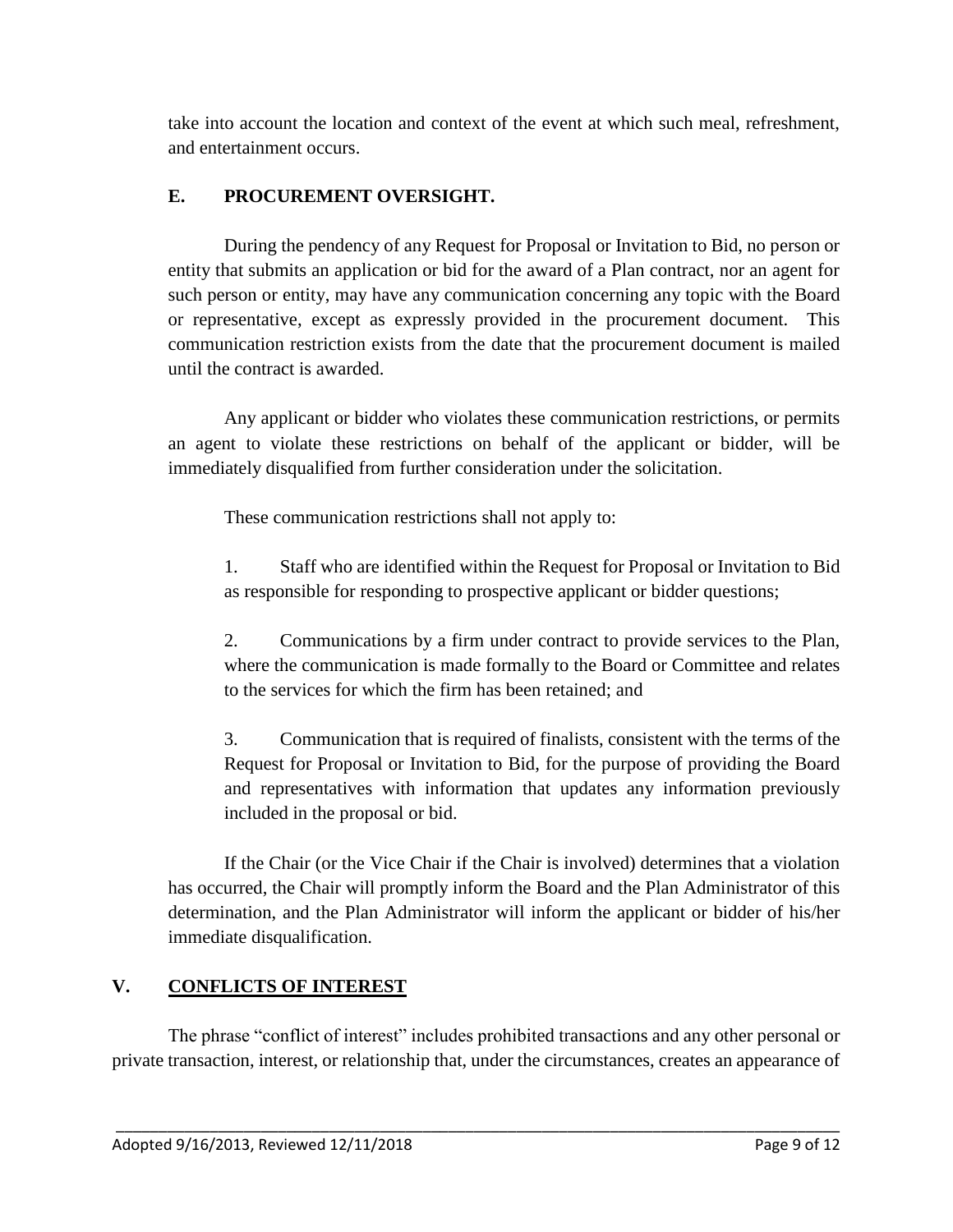impropriety that could reasonably be expected to diminish public confidence in the independent and impartial administration of the Plan in the best interests of Plan members and beneficiaries.

**A. EXISTENCE.** A conflict of interest exists for a Board member, Plan representatives, or service provider whenever there exists personal or private, commercial, or business relationship or interest that could reasonably be expected to diminish the Board member's, representative's, service provider's independence of judgment in the performance of the person's responsibilities to the Plan.

**B. DISCLOSURE.** Board members, representatives, service providers, and any other person(s) or organization(s) having fiduciary obligations to the Plan must promptly disclose any actual or potential conflicts of interest in detail sufficient to be understood by the Board and by the public. Disclosure may be made orally during Board meetings or by submission of a written statement to the Chair of the Board, with a copy to all Board members and the Plan Administrator. Disclosure shall be made immediately prior to the Board's consideration of a matter, and shall be reflected in the official record of the meeting. Members of the Board shall be accountable for recognizing a potential or actual conflict of interest and for disqualifying themselves from making, participating in, or attempting to influence Board decisions which may affect any of their financial interests. Recusal from acting on any matter in which an actual or potential conflict exits is required.

In addition to the disclosures required above, each Board member shall disclose his or her and any related party's financial interest in any business proposing to engage in a transaction with the Plan prior to any official act by the Board on such transaction. Such disclosure shall be set forth in the minutes of the meeting of the Board at which such transaction is considered.

**C. DUTY TO CURE.** Persons and organizations who have a duty to disclose a conflict of interest also have a duty to cure the conflict, if the conflict is their own and a cure is deemed required prior to any action by the Board. A person normally cures a conflict of interest by promptly eliminating it. Persons who cannot or do not wish to eliminate the conflict must terminate their relationship with the Plan as soon as is reasonably possible. However, if the conflict of interest involves a Board member or employee who may prudently withdraw from action on a particular matter in which a conflict exists, he or she may cure the conflict in that manner provided that:

1. The person may be and is effectively separated from influencing the action taken;

2. The action may properly be taken by others; and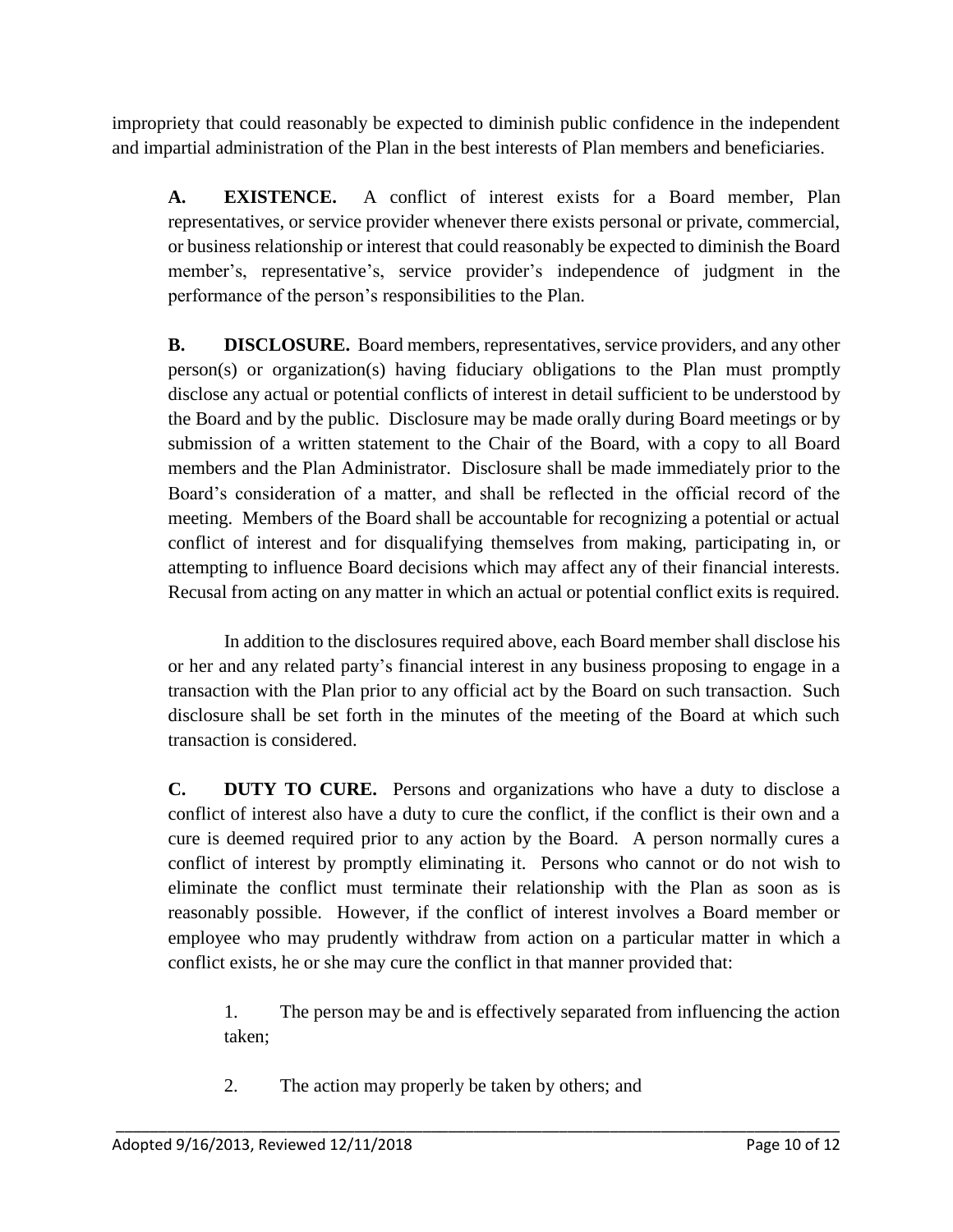3. The nature of the conflict is not such that the person must regularly and consistently withdraw from decisions which are normally his or her responsibility with respect to the Plan. Board members must disclose any conflicts regarding matters which are before the Board, leave the room during any relevant deliberations, and not vote on the matter.

**D. EXCEPTIONS.** It shall not be considered a conflict, and a disclosure and recusal shall not be required if:

1. A Board member or representative is a member, retiree, or beneficiary of the Plan or, with respect to the matter at issue, has an interest no greater than a large class of its members or retirees;

2. A Board member or representative or party in interest has an investment in the securities of a publicly or privately traded corporation which is owned, purchased, sold, or otherwise dealt with by the Plan provided that that affected person's interest in the securities in not more than 5 percent of any class of securities and the person is not a director or officer of the corporation other than as a representative of the Plan; or

3. A Board member, representative or party in interest maintains ownership in a mutual fund or commingled investment fund that holds securities or other assets of a firm that provides or is being considered to provide services to the Plan unless the Board, representative or related party participates in the management of such funds.

### **VI. ETHICS ADVISORY OPINIONS**

In its sole discretion, the Board of Trustees from time to time may seek advisory opinions from its legal counsel or special counsel to the Plan to aid in its application of this policy to particular factual situations presenting an apparent ethical issue. Such counsel's opinion shall be advisory only, but any Board member or representative acting in reliance thereon shall be deemed to be acting in good faith compliance with this policy.

Advisory opinions sought by the Board of Trustees pursuant to this provision, together with the Board's initial request and that documentation setting forth the factual circumstances giving rise to the request for advisory opinion, shall not be public information unless or until so determined by a court of competent jurisdiction.